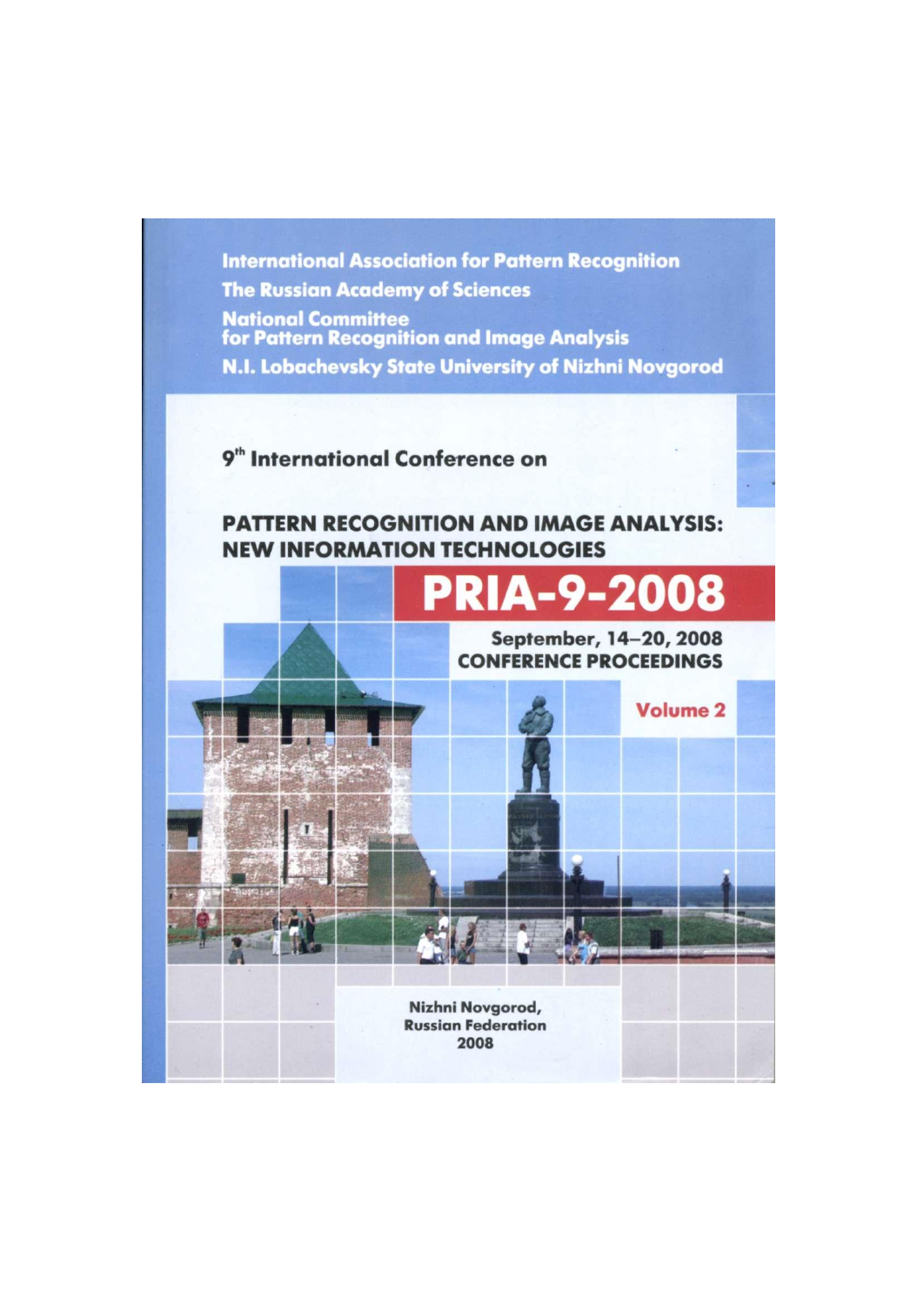**RUSSIAN ACADEMY OF SCIENCES** 

**NATIONAL COMMITTEE OF THE RAS FOR PATTERN RECOGNITION AND IMAGE ANALYSIS** 

**DORODNICYN COMPUTING CENTER OF THE RUSSIAN ACADEMY OF SCIENCES** 

**THE MINISTRY OF EDUCATION AND SCIENCE OF THE RUSSIAN FEDERATION THE FEDERAL SCIENCE AND INNOVATIONS AGENCY** 

**N.I. LOBACHEVSKY STATE UNIVERSITY OF NIZHNI NOVGOROD** 

**RESEARCH INSTITUTE OF APPLIED MATHEMATICS AND CYBERNETICS (NIZHNI** 

**NOVGOROD)** 

**RUSSIAN ASSOCIATION FOR PATTERN RECOGNITION AND IMAGE ANALYSIS RUSSIAN FOUNDATION FOR BASIC RESEARCH** 

**THE FOUNDATION FOR ASSISTANCE TO SMALL INNOVATIVE ENTERPRISES** 

**INFORMATION RESEARCH AND DEVELOPMENT, LTD. (MOSCOW)** 

**9 t h International Conference on** 

# **PATTERN RECOGNITION AND IMAGE ANALYSIS: NEW INFORMATION TECHNOLOGIES (PRIA-9-2008)**

Nizhni Novgorod, Russian Federation September, 14-20, 2008

## **CONFERENCE PROCEEDINGS**

**Volume 2** 

Nizhni Novgorod 2008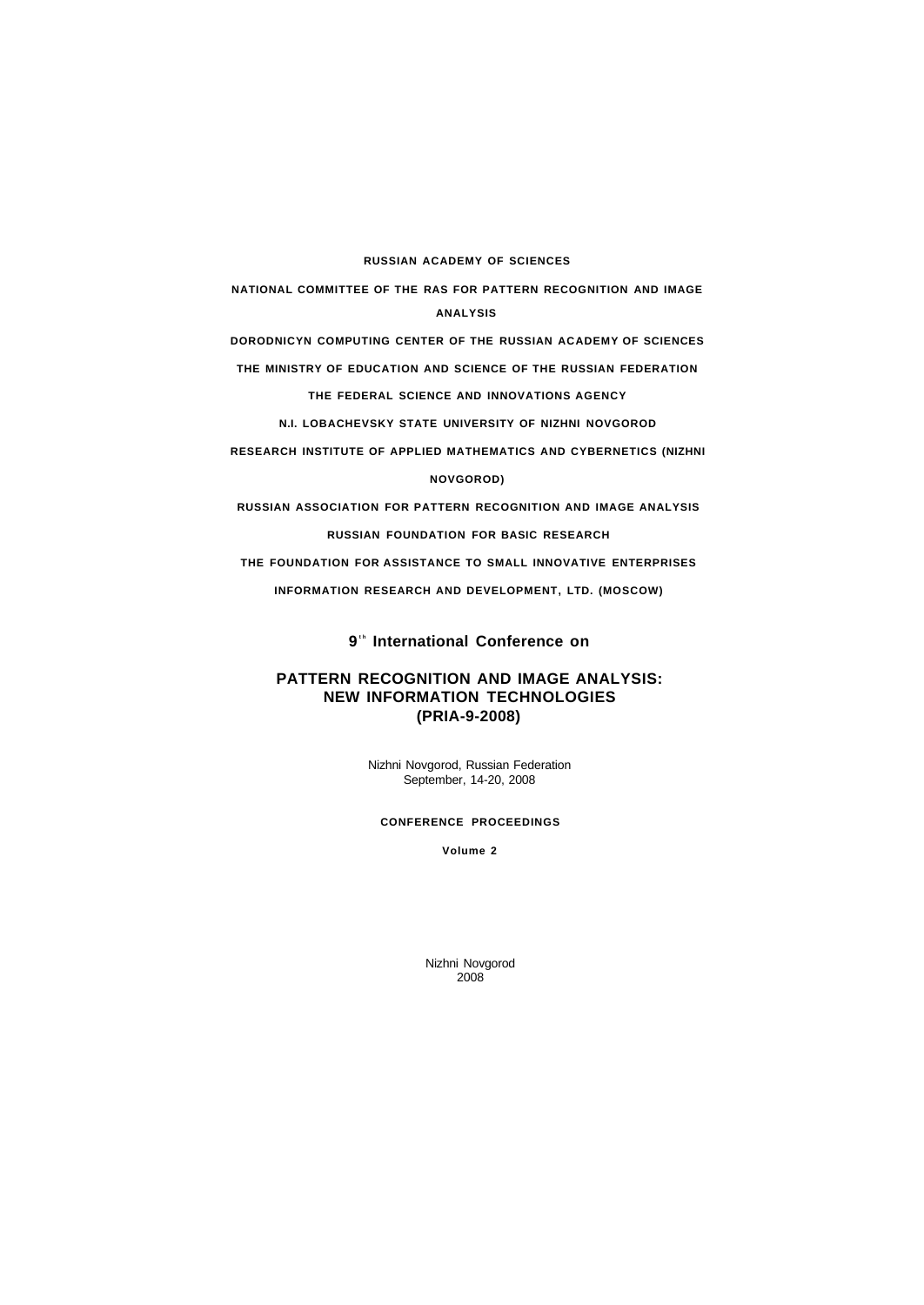9th International Conference "Pattern Recognition and Image Analysis: New Information Technologies" (PRIA-9-2008): Conference Proceedings. Vol. 2. - Nizhni Novgorod, 2008. - 404 p. ISBN 978-5-902390-14-5

# **Editorial board**

Yu.I. Zhuravlev, Professor, Full member of RAS (Chairman) Yu.G. Vasin, Professor (Vice-Chairman) R.G. Strongin, Professor (Vice-Chairman) I.B. Gurevich, Dr.-Eng. (Vice-Chairman) H. Niemann, Professor (Vice-Chairman) S.V. Zherzdev V.V. Yashina Yu.O. Trusova

The papers are published as they were presented by the authors

© N.l. Lobachevsky State University of Nizhni Novgorod, 2008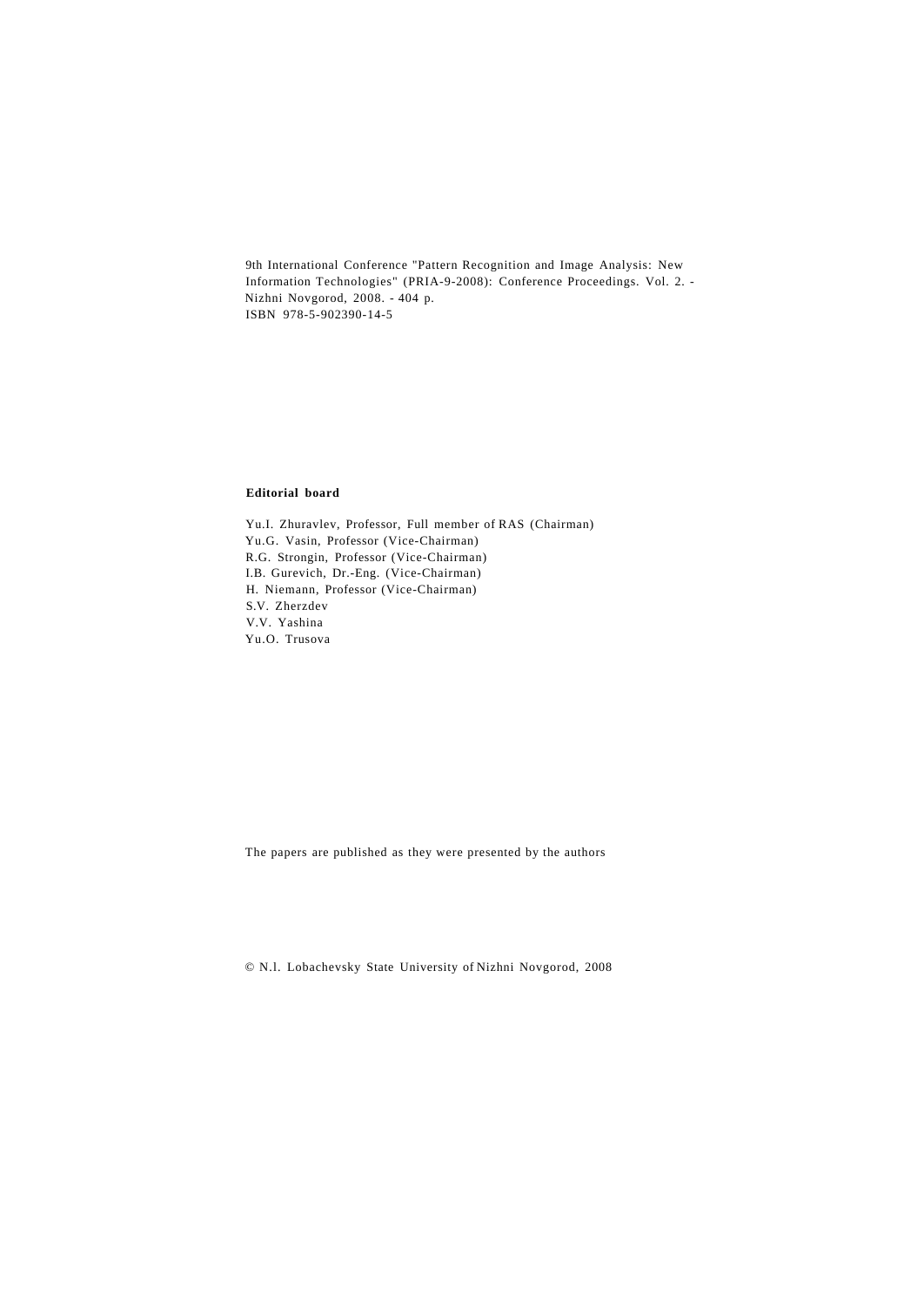## **AUTOMATIC CALCULATION OF NUCLEI CHARACTERISTICS IN BIOMEDICAL IMAGES FOR CANCER DIAGNOSTICS<sup>1</sup>**

#### A.M.Nedzved<sup>2</sup>, A.M.Belotscrkovsky<sup>2</sup>, T.M.Deserno<sup>3</sup>, S.V.Ablameyko<sup>2</sup>

2 United Institute of Informatics Problems of the National Academy of Sciences, [nedzveda@newman.bas-net.by](mailto:nedzveda@newman.bas-net.by) 

3 Department of Medical Informatics, Aachen University of Technology (RWTH) Pauwelsstr. 30, 52057 Aachen, Germany [tdeserno@MI.RWTH-AACHEN.DE](mailto:tdeserno@MI.RWTH-AACHEN.DE) 

Quantitative measurement is the basic part of cancer diagnostics. Measurement of topological nuclei characteristics and its orientation on images of tissue allows to determine symptoms of diseases. The algorithm for nuclear structure extraction is proposed in the paper. For computing of topological characteristics, nuclei are presented here as a hierarchy of binary images of nucleolus and inclusions. First level contains a binary image of nuclei, the second level - an image of a nucleolus, and the third level is for various nuclear inclusions. Characteristics of nuclei orientation are calculated then from binary images.

#### Introduction

The objective analysis of cytological and histological images is the subject of research for many years. One of the most difficult fields in biomedical image analysis is automated extraction and classification of cells and nucleus.

Cell is the basic unit of living organisms (both plants and animals) which is capable of reproducing itself. The nucleus is the "Control Center" of each cell. It contains DNA (deoxyribonucleic acid, which is genetic information) in the form of genes, and also information for the formation of proteins. DNA, which is combined with protein, is normally dispersed throughout the nucleus as chromatin. During cell division the chromatin becomes visible as chromosomes. The nucleus also contains ribonucleic acid (RNA), most of which are located in the nucleolus. Nucleolus has dense spherical structure within the nucleus of a cell. It contains RNA for the synthesis of ribosomes and also plays important role in the production of proteins and RNA. Basic characteristic of nucleus images is color of membrane and internal

structure. Complexity of an image of nucleus is characterized by its internal topological structure. Analysis of this structure is very important for pathology diagnoses.

The basic pathology process in cells starts from nucleus. Therefore task of determination of nucleus pattern and its characteristic is significant for analysis of pathological process in histology. It can be divided into four subtasks: 1) isolation of nucleus, 2) extraction of nucleus structure, 3) extraction of nucleus features such as size and density, grey level extrema, fractal dimension, texture parameters and shape measures, and 4) use of these features to classify the nucleus [1,3].

It is known, that due to a complex nature of histological images, it is practically impossible to develop FULLY automatic methods that can be applied for solving this task. That is why most of the papers consider task of nucleus image segmentation where only nucleus shape is extracted [4-8]. In this paper, algorithms for automatic calculating nucleus characteristics in cells on histological images are presented. Topological nuclei properties and its orientation in tissue images are calculated that

1 This work is partially supported by 1STC project B-1489.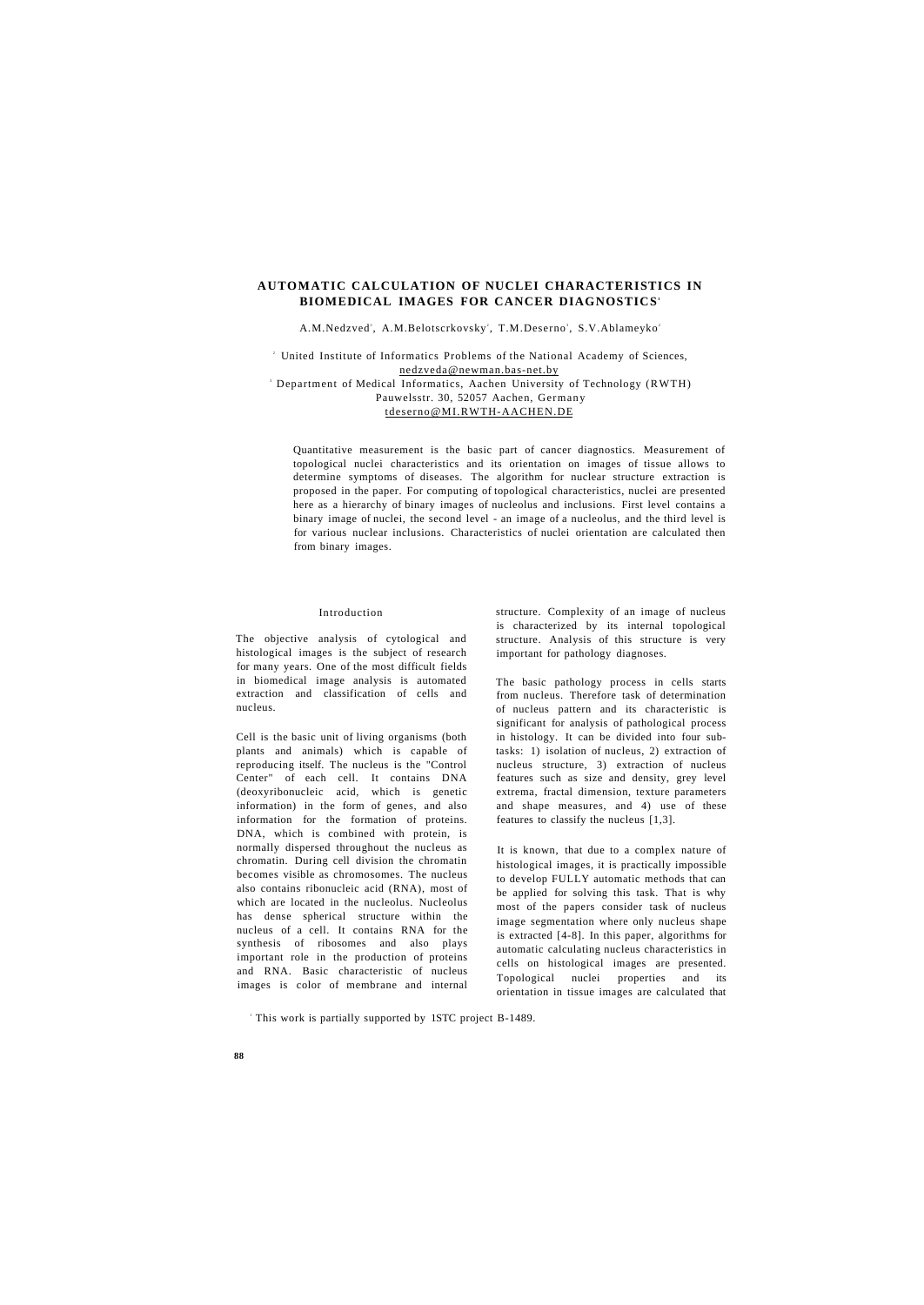allows to determine symptoms of cancer diseases and make more precise diagnosis.

## Geometrical characteristics of nucleus

Being responsible for controls cell growth and reproduction, nucleus is a membrane bound structure that contains a cell and nuclear and hereditary information. It is commonly the most prominent organelle in a cell. Nucleus (fig. 1) is usually located inside cells.



### **Fig. 1. Color image of cell with nucleus.**

Grey-level characteristics of nucleus differ from cell characteristics. In a nucleus, there exist one or more rounded dark particles, which are named nucleolus. Nucleus is bounded by a double membrane called a nuclear envelope. Structure of nucleus can be divided into membrane, septa (fig.2), inclusions, and nucleolus. Septa and inclusions constitute large structures that are crossing with membrane. Nucleolus constitutes internal structures without membrane crossing.



In spite of the fact that convex form and topological properties are the basic characteristics of nucleus, it is not a crucial factor (e.g. for mitosis or some kind of pathology). Moreover, while coloring a histological preparation (specimen), it is possible that content of nuclei reflects differently on the image. Such a variety results to difficult description of many parameters. Furthermore, the key parameters are: area, diameter, description of topology inside nucleus. Special measurements are applied to calculate these characteristics during 'dentification.

This work is partially supported by ISTC project B-1489.

## Detection of nuclei orientation

Morphological changes of standard nuclei of cell in tissues are one of important factors in oncological diagnostics. It may be related to pathological effects caused by cancer.

On the first stage of histological investigations the basic factors for diagnostics are tissues characteristics (nuclei shape, size, orientation and texture description). Instead of using structural analysis of cells populations in tissue, methods of matheinatical morphology are often performed here [9,10], particularly by morphological filters for their shape, rather than frequency-oriented operations. These versatile tools can be used on different stages of the automated feature quantification process such as preprocessing, segmentation [11], and feature extraction [6].

The nuclei features are described by many standard geometrical characteristic. But ordinary measurement is not suitable to correct description of nuclei orientation in tissue because simple statistic of it does not correspond to orientation dominant. The goal is to use the fewest necessary measures to characterize an object adequately so that it may be unambiguously classified. When dealing with images containing numerous objects, such as histological or cytological nuclei images, shape descriptors are calculated for all the individual nuclei. Global shape measures can be calculated from the individual image descriptors. For cancer diagnostics, useful object characteristics are: area, major axis, angle, form factors and brightness. The major axis is the longest line that can be drawn through the object  $(1)$ . The endpoints  $(x1, y1)$ and (x2, y2) (fig.3) are found by computing pixel distance between every combination of border pixels in the object boundary and finding the pair with the maximum length:

major axis length = 
$$
\sqrt{(x_2 - x_1)^2 + (y_2 - y_1)^2}
$$
 (1)



**Fig. 3. Illustration of major axis**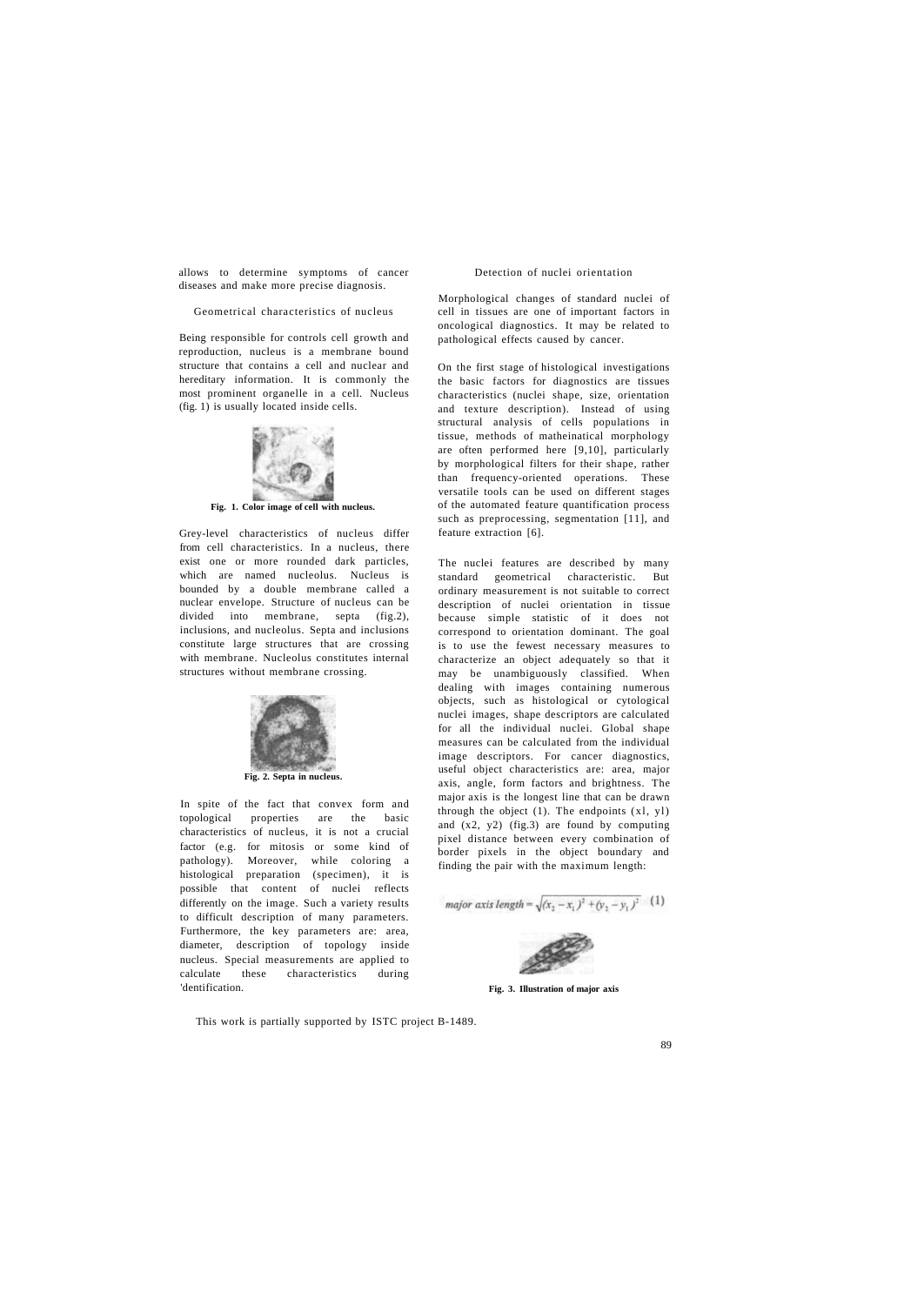The angle is calculated by major-axis too. It is the angle between the major-axis and the xaxis of the image. Its range is from 0° to 180° due to the next formula:

$$
angle = \tan^{-1} \left( \frac{y_2 - y_1}{x_2 - x_1} \right)
$$
 (2)

This angle is a measure of object orientation Result of measuring of binary images of cells is represented in table with geometrical characteristics as shown on fig.4. But characteristics of simple statistics (e.g. mean of angle) not always show dominant orientation of nuclei, because of averaging effect.

We may contrast an orientation by summation of major axis length. Resulting table includes data about orientation angle and total length for every direction. Total length is equal to sum of major axis length:

*length[orientation] =* 

**90** 

# *= ^ [major axis, if angle = orientation*  **(3)**  0, *else*

| E Haln.vt                                   |                            | Particle orient/Anna (plants) |                    |  |
|---------------------------------------------|----------------------------|-------------------------------|--------------------|--|
|                                             |                            | 0.000                         | 34,000             |  |
| The Acques Processing Massagement, Transfer |                            | 6.000                         | 105 000            |  |
| 中国 朝日                                       | <b>Furniture</b>           | \$2,000                       | 244.000            |  |
|                                             | Pecifike Interferential    | 121, (300)                    | <b>AVEL ENGINE</b> |  |
| <b>Dides</b>                                | <b>Hubbgram</b>            | 24,000                        | Lifett, Janet      |  |
| 海                                           | <b>Olimcts</b>             | 30,000                        | 110.000            |  |
|                                             |                            | <b>36, 000</b>                | 221.003            |  |
| <b>Paintin Number</b>                       | Brian/Objects<br>Cariolias | 42,000                        | 173,000            |  |
| L) throw y                                  |                            | wh.cent                       | HNK OVER           |  |
|                                             | <b>Preference of</b>       | 14,1833                       | <b>WELDER</b>      |  |
| <b>Zoner Factor</b>                         | Excel                      | AVO, DOO                      | 223,000            |  |
|                                             | 97,290                     | 44, 900                       | 82 DOD             |  |
|                                             |                            | 22,000                        | 25% circl.         |  |
| Soloit, 263 C                               | œ                          | 29,000                        | 1.33.000           |  |
|                                             |                            | 164, 1430                     | 264, DOD           |  |
| Chose Parameter                             |                            | nets stands                   | 225,000            |  |
|                                             |                            | 96.000                        | 197.000            |  |
| - Particle orientation                      | 1.0K 3                     | 102 000                       | 1.592.000          |  |
|                                             |                            | 1296,000                      | 147.000            |  |
| Coure of Classes                            |                            | 1.1.4.0033                    | 1,3% (900)         |  |
| 450                                         | Cancell                    | 120,000                       | 242,000            |  |
|                                             |                            | 124,000                       | Tot, doub          |  |
| Manifestado                                 |                            | 3,32,4830                     | W.C. CKWH          |  |
|                                             |                            | 1,50,000                      | 76, 000            |  |
| 220,00                                      |                            | 164.7935                      | 2010, FWW3         |  |
|                                             |                            | THAIL (IKIN)                  | 62,000             |  |
| Maximum                                     |                            | 156.000                       | 134.000            |  |
| 0.180,00                                    |                            | 142,000                       | 166,000            |  |
|                                             |                            | <b>SAIR, DOUG</b>             | 171.000            |  |
|                                             |                            |                               | ٠                  |  |

Fig. 4. Fragments of dialog windows for classification.

After recalculation of results which are in the table an orientation diagram can be constructed (fig.5). It is an additional visual method for histological cancer diagnostics. For normal tissue this diagram has only one dominant of nuclei orientation (fig. 5). For cancer case this diagram is similar to star, because nuclei have many orientations (fig. 6). Diseased nuclei change orientation before it

This work is partially supported by ISTC project B-1489.

begin to resize. Therefore this method is useful for early cancer diagnostics.



**Fig. 5. Orientation diagram of nuclei in normal tissue** 



**Fig. 6. Orientation diagram of nuclei in tissue for gliablastoma with nuclei polymorphism.** 

#### **Extraction of structure of nucleus**

Extraction of structure of nucleus To calculate topological characteristics, nucleus was presented as a hierarchy of binary images, where the binary image of a nucleus is a root of graph, and next level is the image of a net structure. Nucleolus is a branch of the graph.

First of all, "opening" operation of mathematical morphology is carried out to separate merged close laying objects (fig. 7). Binary images of nucleus structures (fig. 8) are consistently created then. It is necessary to apply "filling" operation for area of nucleus to obtain binary image of a nucleus (fig. 7).





The following stage is required to obtain image of nucleus large structures (septa, inclusions). At this stage the way of coloring of a histological preparation begins to play an important role. Image of nucleus large structure is extracted by method of masking the color image and additional threshold segmentation. To remove noise and dust the morphology "close" operation is carried out then. The objects with a size less than appropriate size of nucleus are removed. Then from this image, borders of nucleus are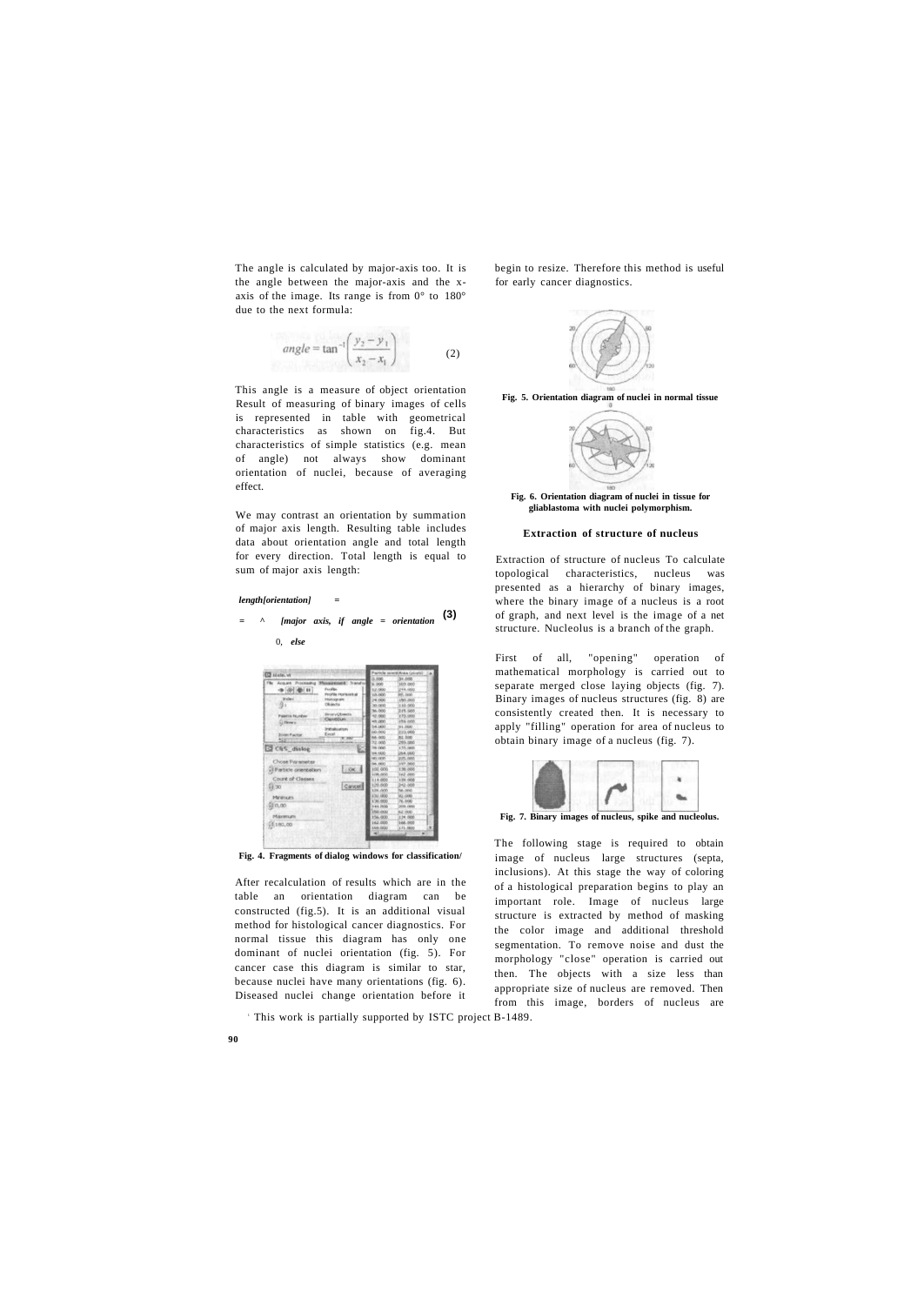subtracted. When binary images of nucleus, spike and nucleolus are determined, they constitute multiphase hierarchical image.

The idea of hierarchy of areas is easily realized in computer facilities using bits. As each byte has eight bits, eight levels of hierarchy are optimum to allocate. Advantage of this method consists of sufficiency of one multiphase image used to draw conclusions on all levels of classification, (e.g. to get full information about nucleus).

**Table** 1. Hierarchical bytes representation

| <b>Object</b>               | Operation | <b>Separate</b><br>value | Result<br>of<br>association |
|-----------------------------|-----------|--------------------------|-----------------------------|
| <b>Nucleus</b>              | 1 < 0     |                          |                             |
| <b>Nucleus</b><br>structure | 1 < 1     | 2                        |                             |
| <b>Nucleolus</b>            | 1 < 2     |                          |                             |



**Fig. 8. Hierarchical image of nucleus.** 

Thus, pixel value of the nucleus in this point corresponds to 1. Pixel of nucleolus in a nucleus the pixel corresponds to 7 (table 1). In case of presence of inclusion, which does not lay in a nucleus, value of pixel is 5. Therefore it is easy to operate with various nuclear components and then to analyze them.

## Conclusion

The developed algorithm has been realized in the system "Cytron" and tested on many histological images of thyroid gland for diagnostics of thyroid cancer. It allowed to improve a quality of computations of diagnostic characteristics of tissue.

The proposed method allows to construct the multiphase (hierarchical) image. This image reflects the hierarchy of nucleus structures. The obtained multiphase image of a nucleus can be used for subsequent analysis and measurements. Besides of presence of nucleus and nucleolus at the multiphase image allows to study structure of a cell and its topological

features. Topological characteristics allow to describe features of histological tissue for cancer diagnostic.

The proposed algorithm may be applied to extract any elongated nucleus and is tested on histology and cytology preparations.

#### **References**

- **1. S.Ablameyko, A.Nedzved Optical image processing of cells structure in medicine // Minsk NASB UIIP, 2005.**
- **2. P.K. Sahoo, S.Soltani, A.KX.Wong, Y.C.Chen, "A survey of thresholding techniques", Computer Vision, Graphics, and Image processing.- 1998 - V.41.- P. 233-260.**
- **3. A.Nedzved, S.Ablameyko, B.Nalibotsky., Yu lliych, "System ofmAnalysis of Medical Images of Histological Objects" // Pattern Recognition and imageAnalysis. - 2001. - Vol.11. - No.4. - P.732- 742.**
- **4. K.Rodenacker, E.Bengtsson A feature set for cytometry on digitized microscopic images // Analytical Cellular Pathology, IOS Press. - 2003.- V.25 - P. 1-36.**
- **5. S.Ablameyko, A.Nedzved, D.Lagunovsky,. O.Patsko, V.Kirillov, "Cell Image Segmentation: Review of Approaches", The Sixth International Conference on "Pattern Recognition and Information Processing", 2001.**
- **5. A.Garrido, N.Perez de la Blanca Applying deformable templates for cell image segmentation // Pattern Recognit.. - 2000. - Vol.33. - No.5 - P. 821- 32.**
- **7. Jianfeng Lu, Shijin Li, Jingyu Yang, Leijian Liu, Anguang He, Keli Liu Lung cancer cell recognition based on multiple color space // Proc. SPIE. - 1998. - vol.3522. -P.378-86.**
- **8. L.Costaridou Medical image analysis methods Boca Raton London New York Singapore, 2005. 9. Dougherty E.R. An Introduction to Morphological**
- **Image Processing. Bellingham: SPIE Press, WA, 1992.**
- **10. Soille P. Morphological Image Analysis. Berlin: Springer- Verlag, 1999.**
- **Il.A.Tinku, R.Ajoy, I. Ray, Image processing: principles and applications. Wiley interscience:2005**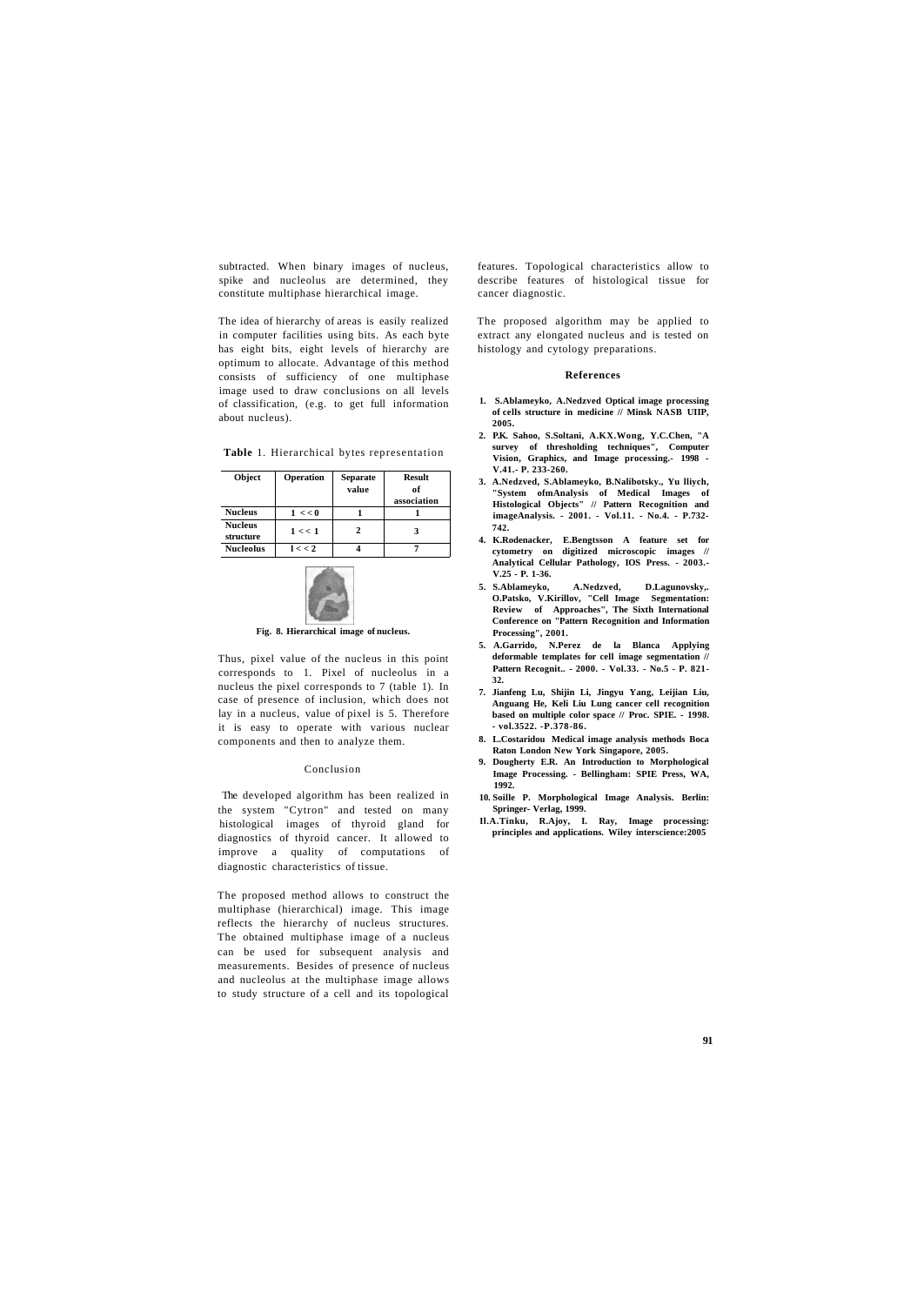# **Content**

|                | Shvetsov V. Academic and scientific materials for teaching multimedia<br>Malkina E.,                                                                                                                           |
|----------------|----------------------------------------------------------------------------------------------------------------------------------------------------------------------------------------------------------------|
| Manilo         | L.<br>A. Detection of biocological signals with chaotic properties through assessment of                                                                                                                       |
|                | Matveev Z. Indices organization as vizualization system performance improovement means.                                                                                                                        |
|                | Mednikov D.I., Milovidov A., Sergunin S.Yu., Kumskov M.I. Object identification on<br>grayscale images with complicated background using the active sensor model contact the contact the contact the           |
|                | Medvedeva E. V., Petrov E. P.<br>Algorithms of the compression static and dynamichalf-toned                                                                                                                    |
|                |                                                                                                                                                                                                                |
|                |                                                                                                                                                                                                                |
|                | Michaelsen E., Doktorski L., Arens M. Shortcuts in production-systems - a way to include                                                                                                                       |
| nouns's        | Mikhailov D. V., Emelyanov G. M., Stepanova N. A. Formation and clustering of russian's<br>contexts<br>within<br>the<br>frameworks<br>of<br>splintered                                                         |
|                | Milov V.R., Zaripova J.H., Derevyankin A.V. The family ofbayesian algorithms for structural                                                                                                                    |
|                | Minachin V., Murashov D., Davidov Yu., Dimentman D. A technology for detecting and<br>compensating local defects in triple negatives: software implementation and experimental study. 47                       |
| Miroshnichenko | S.Yu.<br>and structures preliminary identification<br><b>Buildings</b><br>on<br>aerospace<br>images                                                                                                            |
|                |                                                                                                                                                                                                                |
|                |                                                                                                                                                                                                                |
| analyze        | Mochalov M., Zhukov I., Gorodnov A., Poduvalov A., Eliseev I. Computer technologies to<br>$processing$ 56<br>psychological<br>reactions<br>of<br>based<br>digital<br>$\boldsymbol{a}$<br>person<br>on<br>video |
| gamma          | Morozov A.A., [Morozov V.A.], Stroganova T.A., Obukhov Yu.V. Analyzing high-frequency<br>$(48-96)$<br>hZ<br>oscillations<br>in<br>evoked<br>of<br>human<br>response<br>brain_                                  |
| criterion      | MottI V., Krasotkina 0., Ezhova E. A continuous generalisation of the akaike information<br>for<br>estimation<br>softly<br>of<br>constrained<br>signal                                                         |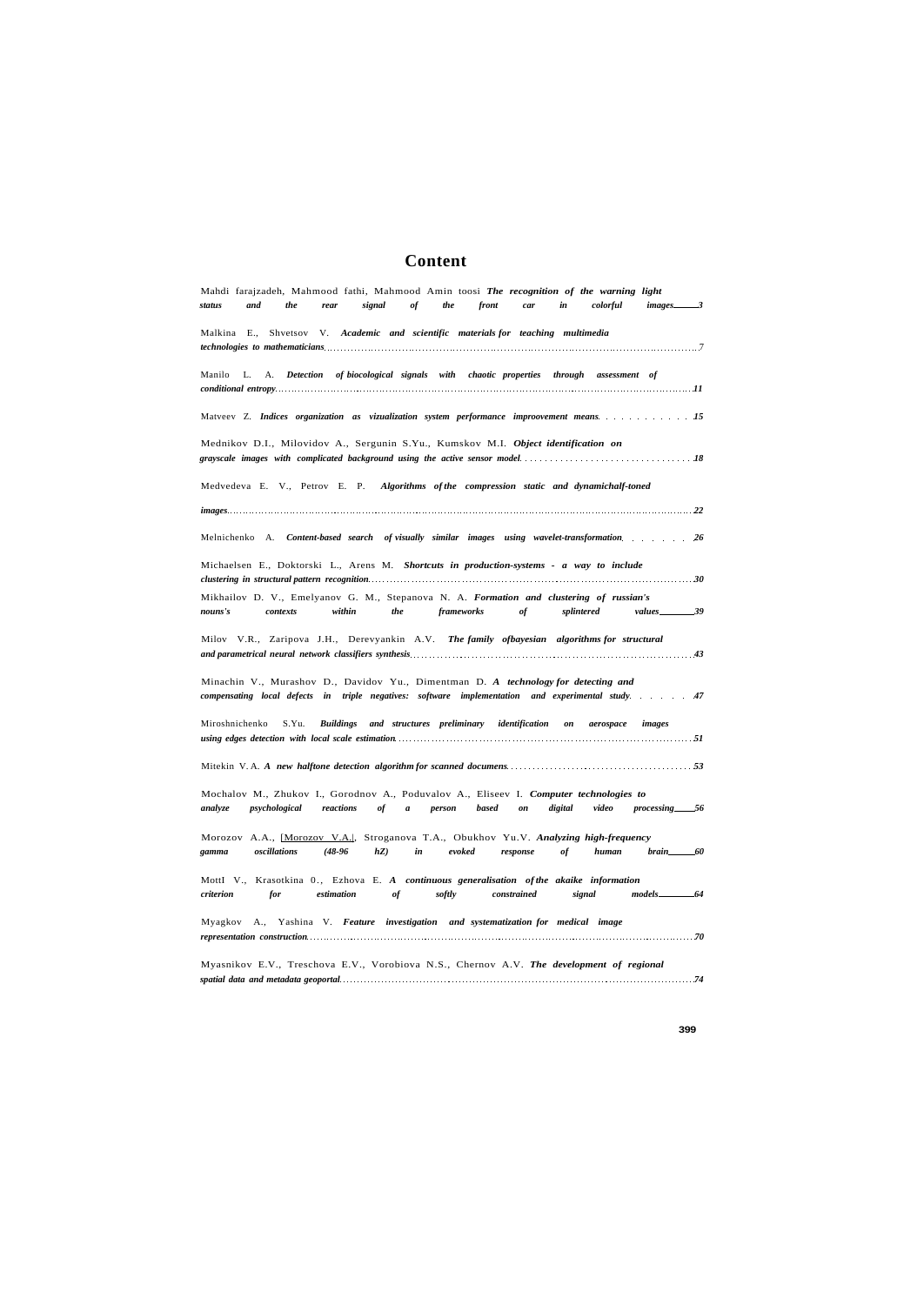| Myasnikov<br>V.<br><b>Efficient</b>                                                                                                                                                                        | <b>Features</b><br>for                                                          | Local<br>Linear | description                | оf<br>signals            | and                 | $images_{\dots}$ 77      |
|------------------------------------------------------------------------------------------------------------------------------------------------------------------------------------------------------------|---------------------------------------------------------------------------------|-----------------|----------------------------|--------------------------|---------------------|--------------------------|
| Naumov A.S. Processing                                                                                                                                                                                     | 3d<br>images<br>with                                                            | disorder        | samples<br>the<br>$\it on$ | basis                    |                     | of neural networks 81    |
|                                                                                                                                                                                                            |                                                                                 |                 |                            |                          |                     |                          |
| Nedzved A.M., Belotserkovsky A.M., Deserno T.M., Ablameyko S.V. Automatic calculation of                                                                                                                   |                                                                                 |                 |                            |                          |                     |                          |
| Neimark Yu.I., Kotel'nikov I.V., Teklina L.G. Research of the parametrical portrait of concrete<br>multidimesional multiparameter<br>example of mathematical model of the immune answer of the organism on | dynamic<br>systems                                                              | by<br>methods   | of pattern                 | recognition<br>intrusion | by<br>the<br>of the |                          |
| Neimark Yu.I., Kotel'nikov I.V., Teklina L.G. Numerical research of the dynamic systems as                                                                                                                 |                                                                                 |                 |                            |                          |                     |                          |
| Nguyen Nga-Viet, Shevlyakov Georgy, Salakhutdinov Victor and Shin Vladimir A robust                                                                                                                        |                                                                                 |                 |                            |                          |                     |                          |
| Orlov A.A., Sadykov S.S., Ermakov A.A. Processing the band images on the defectoscopic                                                                                                                     |                                                                                 |                 |                            |                          |                     |                          |
| Gonzalez Ortega D., Martinez-Zarzuela M., Diaz Pernas F.J., Diez Higuera J.F., Anton<br>Rodriguez M., Boto Giralda D,, Hernandez Conde J.M. Real-time ellipse detection with                               |                                                                                 |                 |                            |                          |                     |                          |
| Parsaev N.V , Tyukaev A.Yu., Leukhin A.N Algorithms of processing, analysis and recognition<br>of<br>the<br>data                                                                                           | received<br>with                                                                | the<br>help     | ofstationary               | echo                     |                     | sounder $\frac{1}{1}$ // |
| Piovano L., Balossino N., Lucenteforte M., Pettiti G., Spertino M. Stereo matching and belief                                                                                                              |                                                                                 |                 |                            |                          |                     |                          |
| Plastinin A.,                                                                                                                                                                                              | Kupriyanov A. Markov model based features for color-texture images analysis_118 |                 |                            |                          |                     |                          |
| Reis C. L. D., Cavalcante J. M., Junior E. F. R., Neves R. S., Santana L., Guadagnin R.<br>Comparative study about pressure ulcer area                                                                     |                                                                                 | evaluation      | through softwares Motic    |                          | and AutoCAD         | 121                      |
| Repin A. N Lazareva O. A. Search and identification of image fragments on the basis of<br>adaptive pseudogradient algorithms.                                                                              |                                                                                 |                 |                            |                          |                     |                          |
| Rouco J., Penas M., Mosquera A., Penedo M. G., Barreira N. Extraction of salient texture                                                                                                                   |                                                                                 |                 |                            |                          |                     |                          |
|                                                                                                                                                                                                            |                                                                                 |                 |                            |                          |                     |                          |
| Rozhentsov A.A., Bayev A.A. Estimation of 3d images parameters set by disordered readouts  133                                                                                                             |                                                                                 |                 |                            |                          |                     |                          |
|                                                                                                                                                                                                            |                                                                                 |                 |                            |                          |                     |                          |
| Saakyan R.R., Detskin I.S., Shpekht I. A. The tasks of defining the supporting centre and                                                                                                                  |                                                                                 |                 |                            |                          |                     |                          |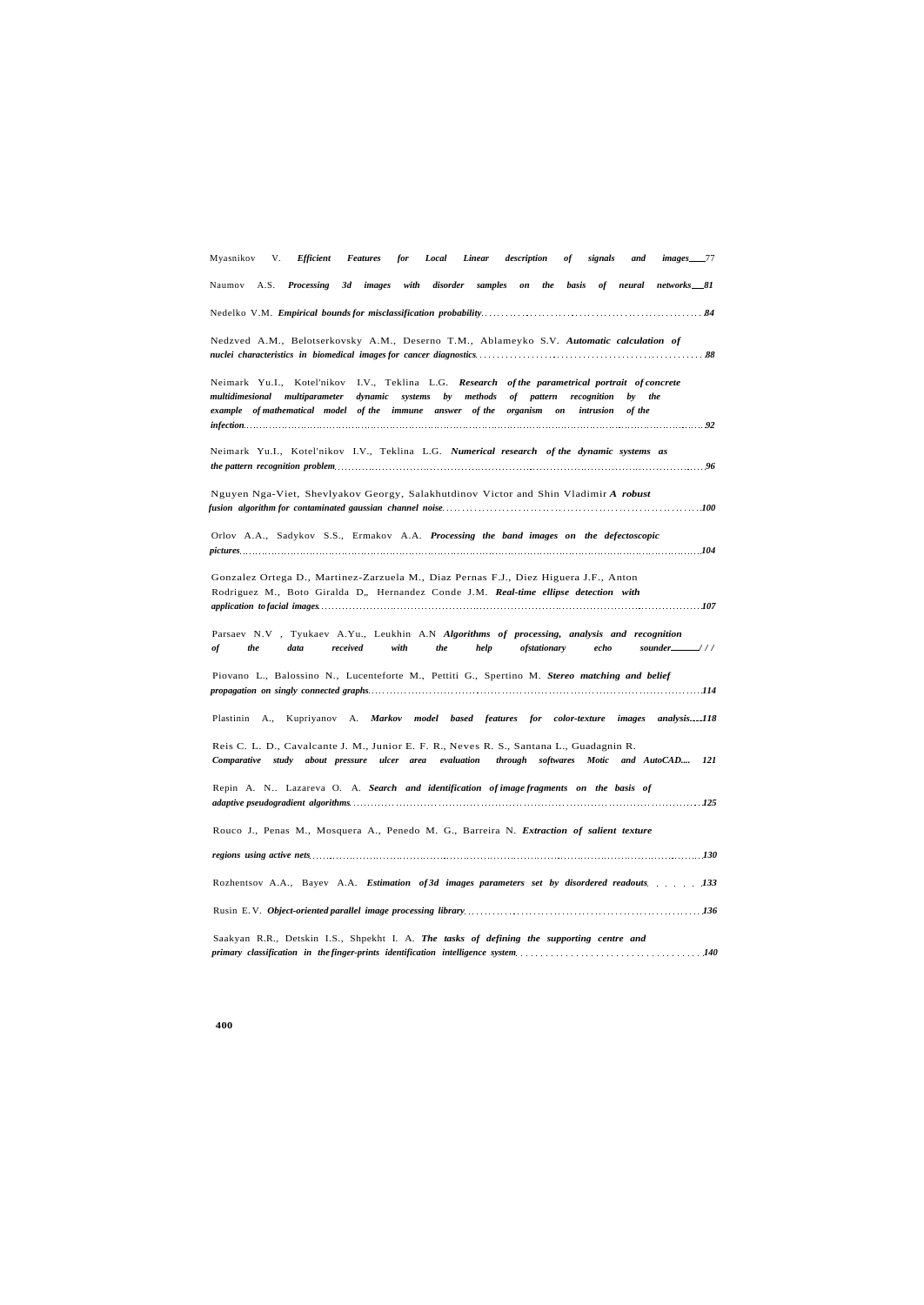Savcnkov D., Dvoenko S. *Selecting of acyclic adjacency graphs for recognition of raster* 

| Senko Oleg V. About properties of convex correcting procedures in tasks of forecasting manufacturers in the senator of the senator of the senator of the senator of the senator of the senator of the senator of the senator o                                                                                                    |
|-----------------------------------------------------------------------------------------------------------------------------------------------------------------------------------------------------------------------------------------------------------------------------------------------------------------------------------|
| Seredin O., Kopylov A., Mottl V., Pryimak A. Selection of subsets of interrelated features in<br>pattern recognition problem 151                                                                                                                                                                                                  |
| Sergeev V.V., Timbay E.I. The investigation of image local feature sets in a problem of image<br>enhancement after compression and the contract of the contract of the contract of the contract of the contract of the contract of the contract of the contract of the contract of the contract of the contract of the contract   |
| Sharapudinov T., Luguev T. Frequency analysis of time series by polynomials orthogonal on                                                                                                                                                                                                                                         |
| the net additional continuous contracts and the contracts of the contracts of $\bm{159}$                                                                                                                                                                                                                                          |
| Shlyannikov<br>A.V.<br><b>Feature</b><br>domain<br>extraction<br>algorithm<br>face<br>recognition<br>problem 162<br>for                                                                                                                                                                                                           |
| image_________________165<br>Sidorova<br>V.S.<br>Model<br>of<br>texture<br>for<br>clasterig<br>forest                                                                                                                                                                                                                             |
| Sinitsyn I.N., Ushmaev O.S. Development of metrological and biometric technologies and                                                                                                                                                                                                                                            |
|                                                                                                                                                                                                                                                                                                                                   |
| Sotnezov R.M. Genetic algorithms in problems of discrete optimization and recognition manufacturers. 173                                                                                                                                                                                                                          |
| Strelkova A., Truphanov M., Stepchenko A. The endoscopic images processing 176                                                                                                                                                                                                                                                    |
| Strijov V.V. Estimation of hyperparameters on parametric regression model generation (78)                                                                                                                                                                                                                                         |
| Sudakov Sergey, Barinova Olga, Velizhev Alexander, Konushin Anton Semantic segmentation                                                                                                                                                                                                                                           |
| based<br>road<br>images<br>on<br>cascade<br><i>classifiers</i><br>182<br>of<br>Syryamkin V.I., Bureev A.S., Zhdanov D.S. Automatic work-station development for a strictly<br>specialized doctor with an integrated molds for internals condition diagnosing manufacturers are not as a l86                                       |
| Siryamkin V. I., Bureyev A. Sh., Zhdanov D. S. Software engineering of intellectual optical-                                                                                                                                                                                                                                      |
|                                                                                                                                                                                                                                                                                                                                   |
| Talalaev A.A., Tishchenko I.P., Fralenko V.P., Khachumov V.M. Neural methods in aerospace                                                                                                                                                                                                                                         |
| Tashlinskii A. G., Horeva A. M. Optimization of local sample samples region when pseudogradient<br>estimating image interfratne geometrical deformations entertainment in the state of the state of the state of the state of the state of the state of the state of the state of the state of the state of the state of the stat |
| Tashlinskii A.G., Lazareva O. A., Kaveev I. N. Image interframe geometrical deformations<br>parameters estimates convergence at pseudogradient estimation<br>201                                                                                                                                                                  |
| Tatarchuk A., Mottl V., Eliseyev A., Windridge D. A bayesian approach to multimodal pattern                                                                                                                                                                                                                                       |
| supervised<br>selectivity<br>$modalities$ <sub>204</sub><br>recognition<br>with<br>of                                                                                                                                                                                                                                             |
| Telnykh A.A., Bellyustin N.S., Shemagina O.V., Kalafati Yu.D., Yakhno V.G. The training                                                                                                                                                                                                                                           |

*algorithm of a neuron-like object detector and variants of its implementation* 205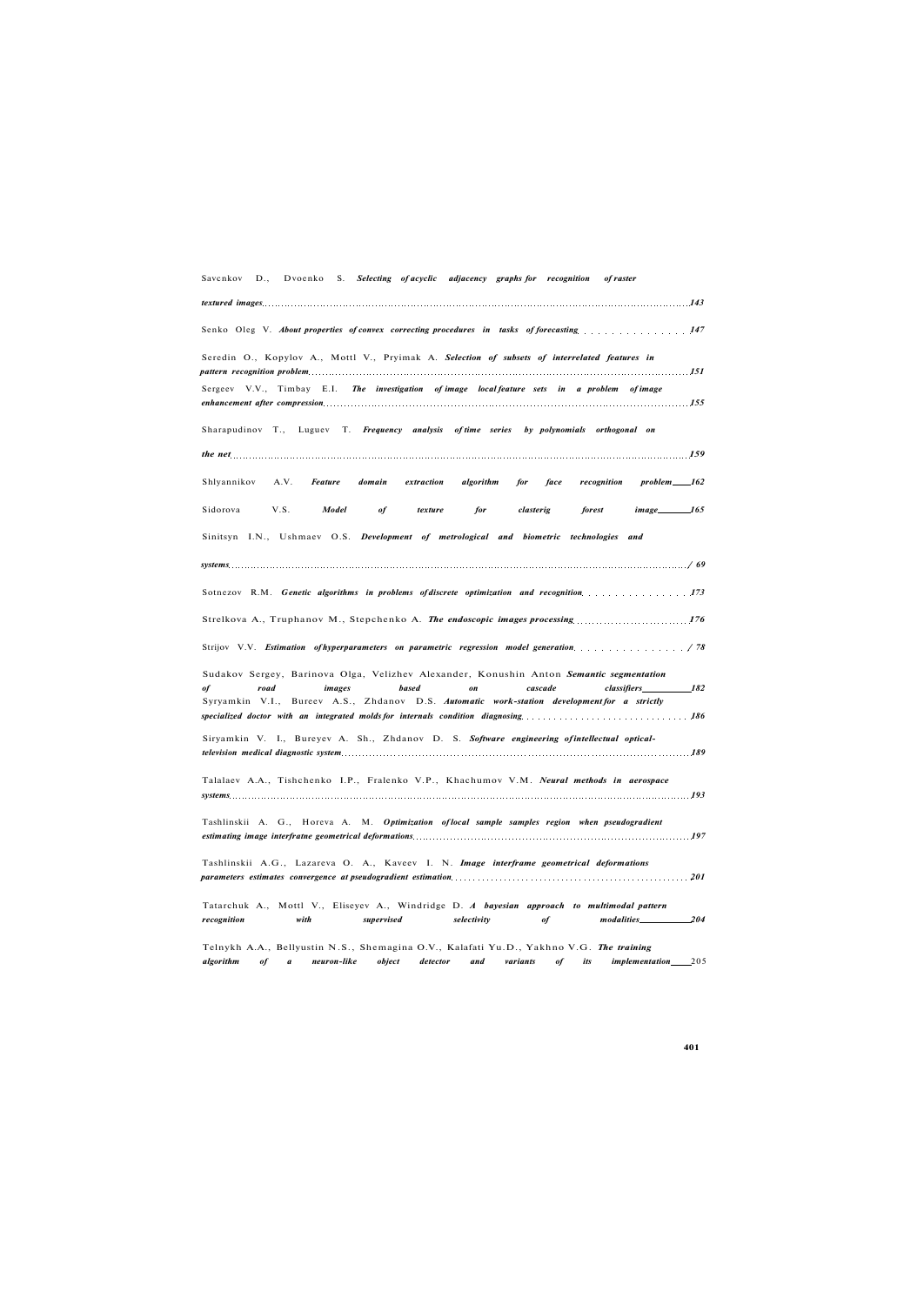Telnykh A.A., Shemagina O.V., Bellyustin N.S., Kalafati Yu.D. *Video clip segmentation* 

| 212                                                                                                                                                                                                                                                                                                                        |
|----------------------------------------------------------------------------------------------------------------------------------------------------------------------------------------------------------------------------------------------------------------------------------------------------------------------------|
| TitovaO.<br>Chernov<br><b>Recognition</b><br>of<br>legends<br>cartographic<br>images <sub>215</sub><br>A.,<br>А.<br>V.<br>on                                                                                                                                                                                               |
|                                                                                                                                                                                                                                                                                                                            |
| Trubin I.S., Medvedeva E.V. The adaptive nonlinear filtering of static and dynamic gray scale                                                                                                                                                                                                                              |
| Truphanov M.I., Titov D.V. Program model for testing of the correction device of distortion_226                                                                                                                                                                                                                            |
| Trusova Yu. Main concepts and elements of the ontology on image processing and analysis. 228                                                                                                                                                                                                                               |
| Tyukaev A.Yu., Parsaev N.V., Leukhin A.N.<br>Experimental investigation of information's<br>transmission by like-noise signals along a hydroacoustic communication channel. The context of the context of the context of the context of the context of the context of the context of the context of the context of the con |
|                                                                                                                                                                                                                                                                                                                            |
| Vashkelis V., Korman M. Efficient rate control algorithm for real-time video encoders240                                                                                                                                                                                                                                   |
| Vasiljev<br>images 244<br>K.K.,<br>DementjevV.E.<br>The<br>mathematical<br>models<br>polyzonal<br>оf                                                                                                                                                                                                                       |
| Vasin Yu.G., Derm VP., Yengulatov Yu.I., Kustov Ye.A., Yasakov Yu.V. Cartographic data                                                                                                                                                                                                                                     |
| Vasin Yu.G., Golubev I. A., Zherzdev S.V. A storing format for heterogeneous spatially -                                                                                                                                                                                                                                   |
|                                                                                                                                                                                                                                                                                                                            |
| Yu.G.,<br>Gromov<br>V.P.<br><b>Colour</b><br>documents 252<br>Vasin<br>updating<br>graphic<br>of                                                                                                                                                                                                                           |
| Vasin Yu.G., Kustov Ye. A., Novin V.P., Utesheva T.Sh. A software package for solving<br>problems<br>spheroidal<br>256<br>of<br>geodesy_                                                                                                                                                                                   |
| Vasin Yu. G., Lebedev L.I. Correlative -extremal contour methods in graphic data                                                                                                                                                                                                                                           |
|                                                                                                                                                                                                                                                                                                                            |
| Vasin Yu.G., Perepelkin A.I., Yasakov Yu.V. A remote browsing of large-sized raster images 262                                                                                                                                                                                                                             |
| Vasin Yu.G., Vasin D.Yu., Gromov V.P., Kustov Ye.A., Lebedev L.I., Utesheva T.Sh.<br>A digitizing technology for sea navigation charts for their multiaspect application                                                                                                                                                   |
| Vasin Yu.G., Vasin D.Yu., Gromov V.P., Kuznetsov A.I., Kustov Ye.A. Updating raster and                                                                                                                                                                                                                                    |
| navigation<br>charts<br>with<br>of<br>navigators'<br>L.<br>ports_<br>$-267$<br>vector<br>$\boldsymbol{a}$<br>use                                                                                                                                                                                                           |
| Vasin Yu.G., Yasakov Yu.V. A remote access to electronic sea navigation charts 270                                                                                                                                                                                                                                         |
| Vasin Yu.G., Yengulatov Yu.I., Kustov Ye.A., Rusinova L.N., Yasakov Yu.V. Multiclassifier                                                                                                                                                                                                                                  |
| Vasin Yu.G., Zherzdev S.V., Sorokin E.S. Perfecting the software for updating electronic map                                                                                                                                                                                                                               |
| 274                                                                                                                                                                                                                                                                                                                        |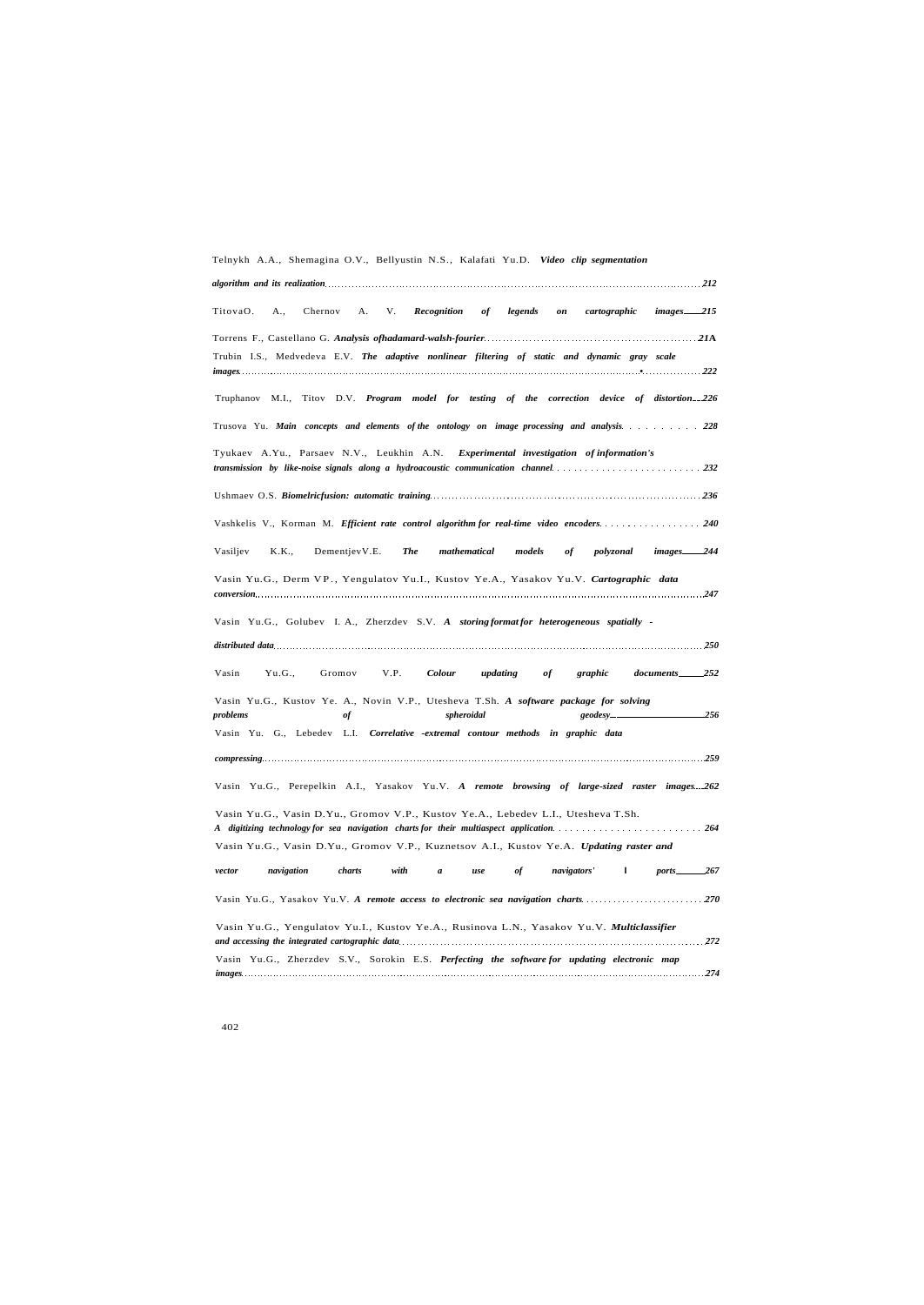| Vasin Yu.G., Zherzdev S.V., Yegorov A.A. Mobile sea navigation pocket computer-based<br>system                                                                                                                                                                                                                                                            |
|-----------------------------------------------------------------------------------------------------------------------------------------------------------------------------------------------------------------------------------------------------------------------------------------------------------------------------------------------------------|
| Vesnin E.N., Tsarev V.A. Real-time text markers recognition <i>married</i> contains the series of the series of the series of the series of the series of the series of the series of the series of the series of the series of the                                                                                                                       |
| Vikent'ev A. A., Vikentiev R. A. Adaptation algorithms and distance, refutability on experts'                                                                                                                                                                                                                                                             |
|                                                                                                                                                                                                                                                                                                                                                           |
| Volchenko E.V. Research offeatures in association of training sample objects to meta-objects. 291                                                                                                                                                                                                                                                         |
| Vorobiova N.S.,. Chernov A.V State estimation of agricultural lands by using remote sensing 295                                                                                                                                                                                                                                                           |
| Voronin P., Konushin A. Video tracking laboratory rodents using active shape models 299                                                                                                                                                                                                                                                                   |
| Vorontsov K. V. On the influence of similarity of classifiers on the probability of overfilling 303                                                                                                                                                                                                                                                       |
| <b>Methods</b><br>Voskresenski<br>E.M.<br>of searching for<br>quasioptimal configurations<br>of text<br>label                                                                                                                                                                                                                                             |
| recognition systems and the contract of the contract of the contract of the contract of the contract of the contract of the contract of the contract of the contract of the contract of the contract of the contract of the co                                                                                                                            |
|                                                                                                                                                                                                                                                                                                                                                           |
| Wainzweig M.N., Polyakova M.P. Learning dynamics laws while observing visual scenes  315                                                                                                                                                                                                                                                                  |
| Yakhno Vladimir, Polevaya Sofia Biologically inspired models for processes of conscious<br>perception description <b>description</b> 319<br>Yankovskaya A., Gedike A. Construction of the mixed diagnostic tests on optimal subset of the<br>unconditional diagnostics tests in intelligent pattern recognition material contracts and the set of the 323 |
| V.V., Titov P.L., Mihalyuk A.N. Fractal analysis of images with globular topology in<br>Yudin<br>the cayley tree-graphs representation 327                                                                                                                                                                                                                |
| Choice of the method for the ecg qrs-complex reference point recognition for the<br>Yuryeva O.D.<br>heart rate variability spectral analysis measurements of the control of the state of the state of the state of the state of the state of the state of the state of the state of the state of the state of the state of the sta                        |
| Zagoruiko N., Borisova I., Dyubanov V., KutnenkoO. Attribute selection through descision<br>rules constraction (ALGORITHMfrls-grad) 335                                                                                                                                                                                                                   |
| Kravchonok A., Lukashevich P. Methods of object recognition that use cluster<br>Zalesky B.,<br>339<br>representation<br><i>images</i><br>of                                                                                                                                                                                                               |
| Zammit O., Descombes X., Zerubia J. Unsupervised one-class svm using a watershed algorithm                                                                                                                                                                                                                                                                |
| Zharkikh A.A., Kolodkin A.V. Noiseproof method of embedding of digital watermarks in the                                                                                                                                                                                                                                                                  |
| Zharkikh<br>A.A.,<br>Kvashenko V.A. Accuracy evaluation<br>of time-limited and spectrum-limited<br>351<br>gaussian wavelet representation                                                                                                                                                                                                                 |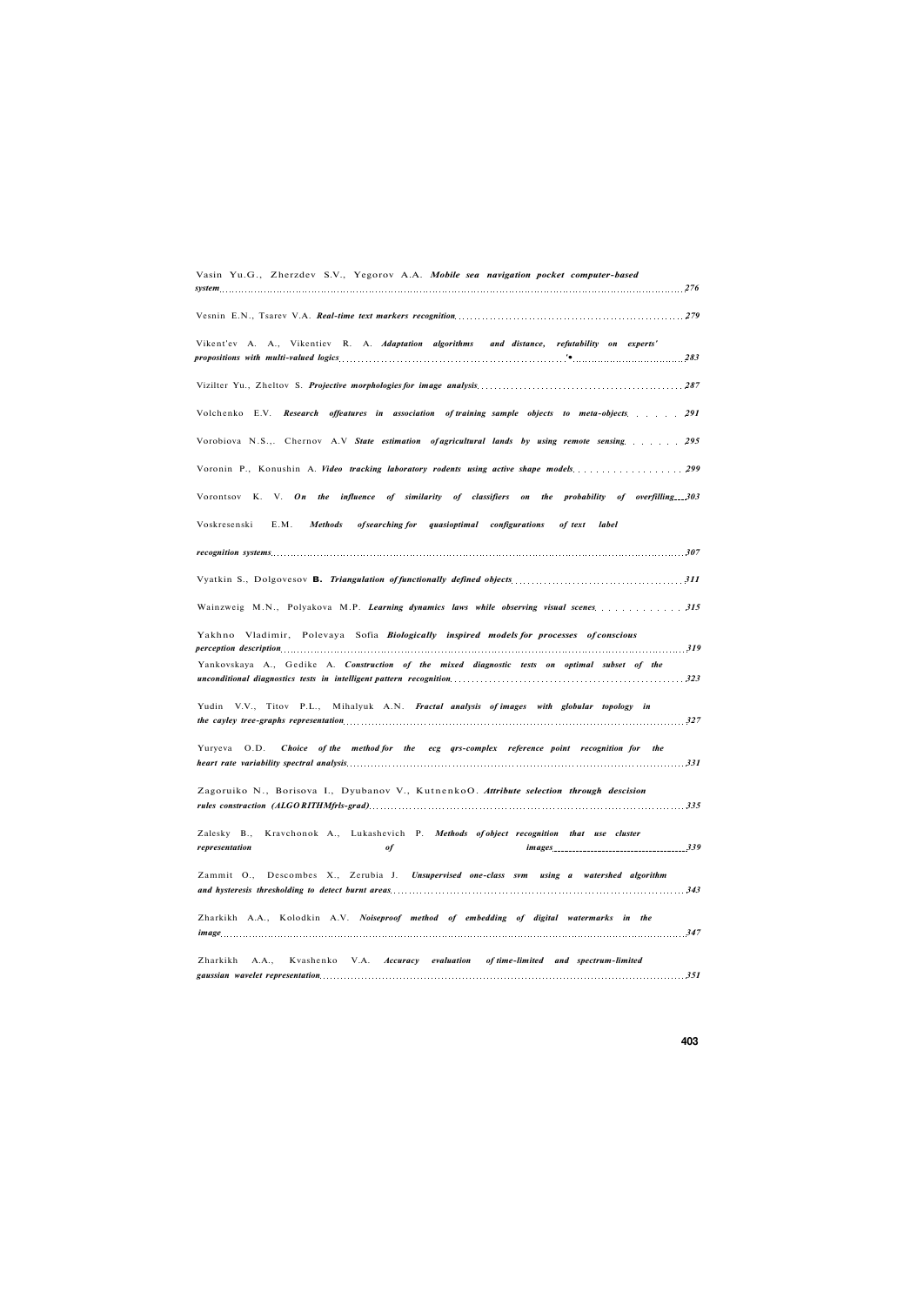| Zharkikh A., Pavlov 1. Audio signal feature extraction based on the algorithm of audio wave                                                                                                 |
|---------------------------------------------------------------------------------------------------------------------------------------------------------------------------------------------|
| Zharkikh A., Plastunov V. New steganography technique, based on the lorentz's<br>embedding<br>audiosignal <sub>200</sub> 359<br>transformation,<br>of<br>audiosignal<br>into                |
| detection<br>Zhiganov<br>S.N.<br><b>Algorithm</b><br>signals<br>and<br>clatters<br>images 363<br>of<br>of<br>on                                                                             |
| Zhiznyakov A.L., Sadykov S.S., Gai V.E. Analysis of impact behavior offeature's group at                                                                                                    |
| Zhiznyakov A.L., Sadykov S.S., Fomin A.A. Wavelet-transformation in a task of image's group<br>$\omega$ objects detection $\sim$ 367                                                        |
| Zhukov 1., Sorokin A., Ershkov A., Poduvalov A., Gorodnov A., Yagofarova A.,<br>Leplyavkina M. Smart visual sensor 370                                                                      |
| Znak V. On some questions of estimation of the degree Of periodic signal presense in noisy data<br>and locus in time its components 374                                                     |
| Zozulya E.P. The poincare plot analysis methods for the automated arrhytmia recognition<br>$s$ ystems $378$                                                                                 |
| Zuev J. F. The analysis of the set-mheory inclusion relation in structure of hormonal regulation<br>$enzymes.$ 382<br>of                                                                    |
| Lomakina-Rumyantseva E., Kropotov D., Vetrov D. Signal segmentation using<br>hidden Markov model with prior distribution on segment's length matches of the matches of the matches of the s |
| Osokin A., Vetrov D., Kropotov D. Choosing number of components in EM-algorilm<br>for Gaussian mixtures 390                                                                                 |
| 394                                                                                                                                                                                         |

Подписано к печати 1.09.08. Формат 60«84'/i6 Бумага офсетная. Гарнитура «Times New Roman». Печать офсетная. Усл. печ. л. 24,55. Отпечатано в ООО «Печать НН», пр. Октября, 26. Тираж 270 экз. Заказ 7130.